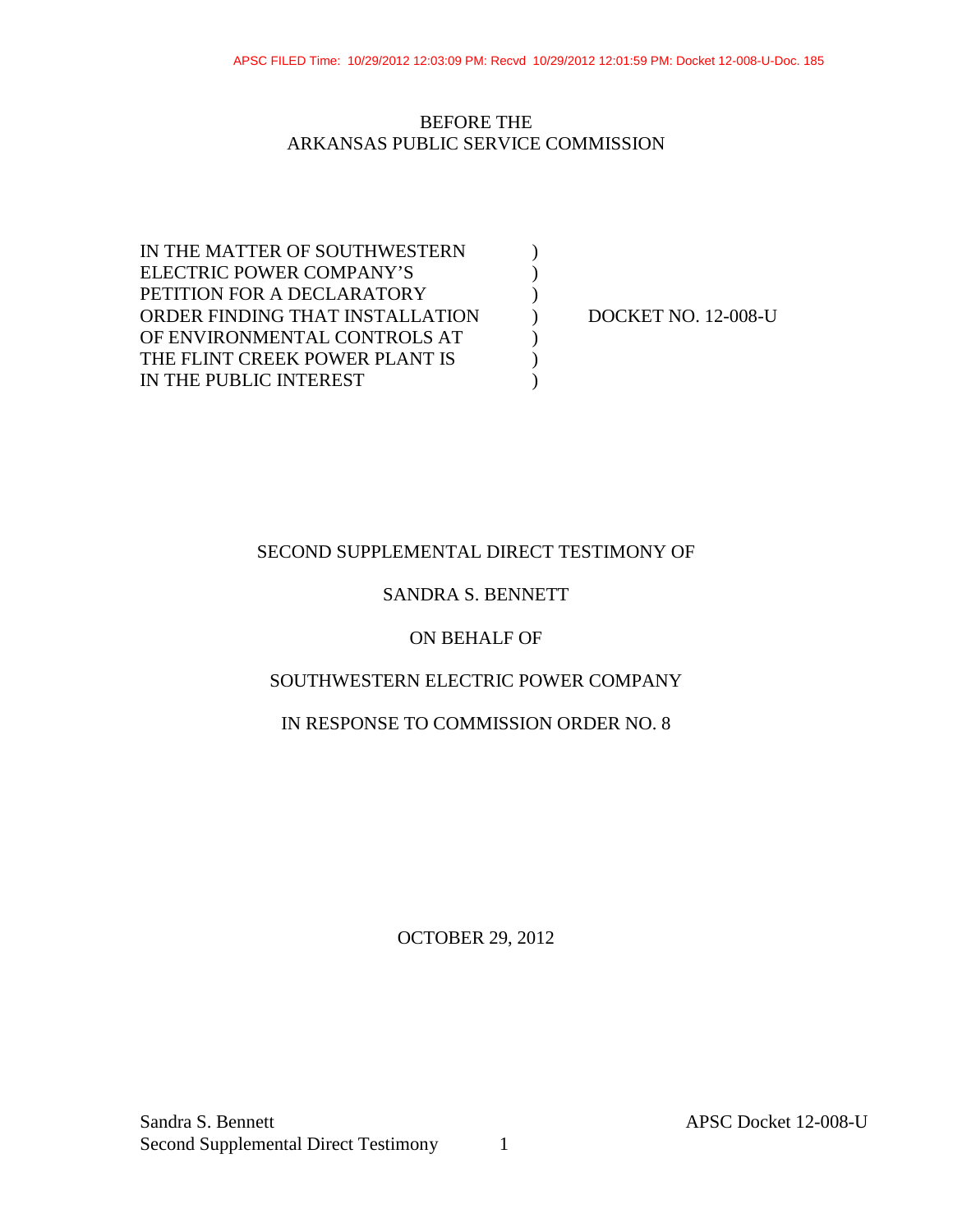| 1              |    | <b>INTRODUCTION</b>                                                                      |  |  |  |  |  |
|----------------|----|------------------------------------------------------------------------------------------|--|--|--|--|--|
| $\overline{2}$ | Q. | PLEASE STATE YOUR NAME, BUSINESS ADDRESS, AND POSITION IN                                |  |  |  |  |  |
| 3              |    | THE COMPANY?                                                                             |  |  |  |  |  |
| $\overline{4}$ | A. | My name is Sandra S. Bennett and my position with Southwestern Electric Power            |  |  |  |  |  |
| 5              |    | Company (SWEPCO or the Company) is Vice President, Regulatory and Finance.               |  |  |  |  |  |
| 6              |    | My business address is 428 Travis Street, Shreveport, Louisiana 71156.                   |  |  |  |  |  |
| 7              | Q. | ARE YOU THE SAME SANDRA S. BENNETT THAT FILED DIRECT,                                    |  |  |  |  |  |
| 8              |    | REBUTTAL, SUR SUR-REBUTTAL AND SUPPLEMENTAL DIRECT                                       |  |  |  |  |  |
| 9              |    | TESTIMONY IN THIS DOCKET?                                                                |  |  |  |  |  |
| 10             | A. | Yes.                                                                                     |  |  |  |  |  |
| 11             |    |                                                                                          |  |  |  |  |  |
| 12             |    | <b>TESTIMONY PURPOSE</b>                                                                 |  |  |  |  |  |
| 13             | Q. | WHAT IS THE PURPOSE OF YOUR TESTIMONY?                                                   |  |  |  |  |  |
| 14             | A. | Subsequent to the Flint Creek retrofit hearing, the APSC issued Order No. 8 on           |  |  |  |  |  |
| 15             |    | October 12, 2012 requesting that SWEPCO and AECC file additional                         |  |  |  |  |  |
| 16             |    |                                                                                          |  |  |  |  |  |
|                |    | information. On October 22, SWEPCO filed a portion of the information                    |  |  |  |  |  |
| 17             |    | requested by the Commission as Supplemental Direct Testimony, except where               |  |  |  |  |  |
| 18             |    | the Company had requested and received permission to file the full projected             |  |  |  |  |  |
| 19             |    | retail bill impacts for several scenarios on October 29. This filing updates and         |  |  |  |  |  |
| 20             |    | addresses all the retail bill scenarios, including those filed earlier, as I describe in |  |  |  |  |  |
| 21             |    | this testimony.                                                                          |  |  |  |  |  |

Sandra S. Bennett<br>
Second Supplemental Direct Testimony 2<br>
2 Second Supplemental Direct Testimony 2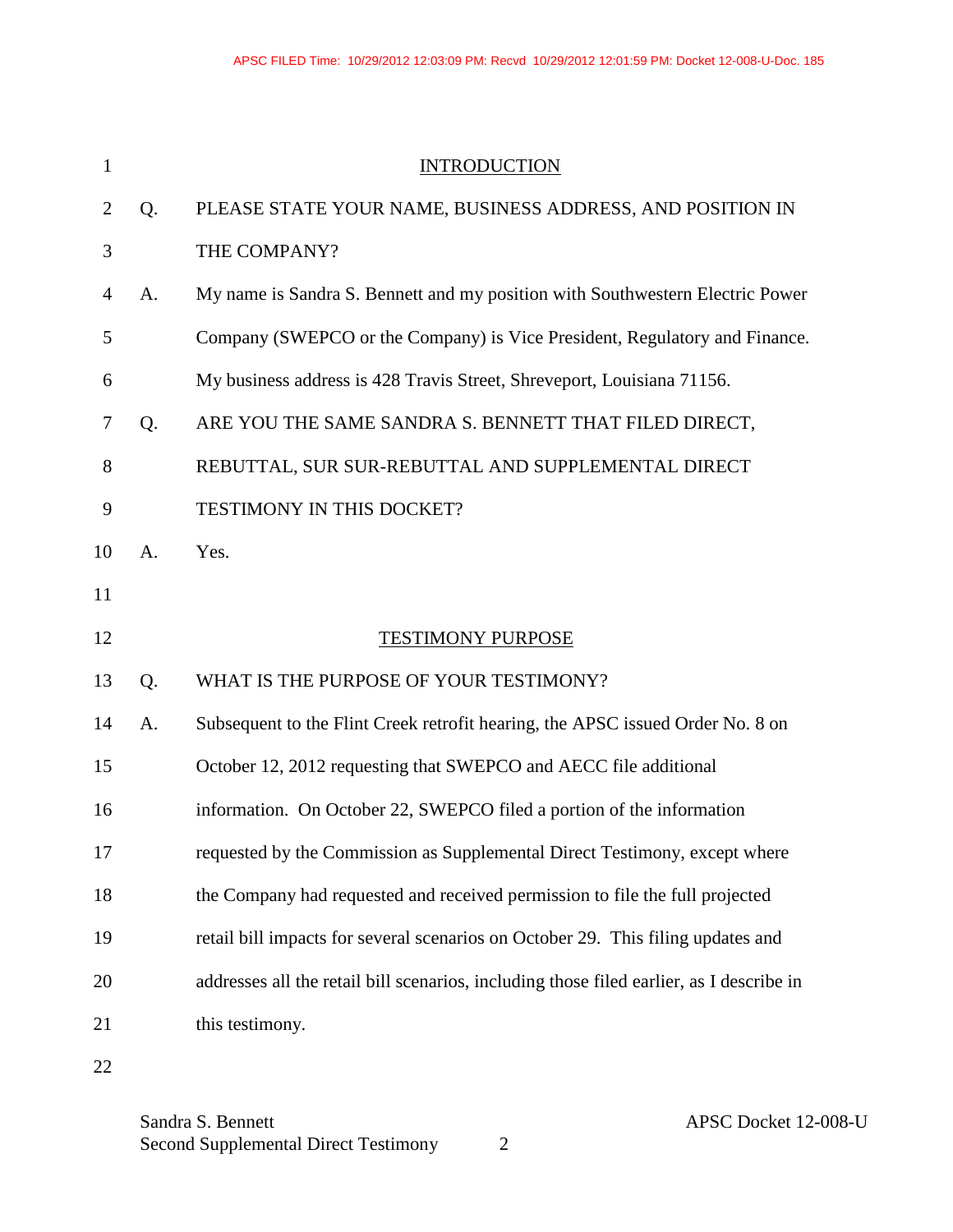| $\mathbf{1}$   |                                     |                                                                                     |  |  |  |  |
|----------------|-------------------------------------|-------------------------------------------------------------------------------------|--|--|--|--|
| $\overline{2}$ | <b>Retail Rate Impact Scenarios</b> |                                                                                     |  |  |  |  |
| 3              | Q.                                  | PLEASE SUMMARIZE THE RESULTS IN TABLE 1 BELOW.                                      |  |  |  |  |
| $\overline{4}$ | A.                                  | SWEPCO is presenting the residential retail rate impact, per 1,000 kWh, of three    |  |  |  |  |
| 5              |                                     | Scenarios: A) SWEPCO Direct testimony; B) Staff Direct Testimony; and C)            |  |  |  |  |
| 6              |                                     | SWEPCO Rebuttal Testimony. The data underlying the table, available as the          |  |  |  |  |
| 7              |                                     | base and fuel components, is provided in the Exhibits of SWEPCO witness Ms.         |  |  |  |  |
| 8              |                                     | Shawnna Jones' Second Supplemental Direct Testimony. Ms. Jones also provides        |  |  |  |  |
| 9              |                                     | in her Exhibits the rate impacts of the other requested rate classes -- commercial, |  |  |  |  |
| 10             |                                     | industrial, and municipalities.                                                     |  |  |  |  |
| 11             |                                     | As I discussed in my Supplemental Direct Testimony, in order to provide             |  |  |  |  |
| 12             |                                     | the Commission the full range of impacts, SWEPCO has provided the                   |  |  |  |  |
| 13             |                                     | Commission both a short-term (Year 2017) and a long-term (20 Year Cumulative)       |  |  |  |  |
| 14             |                                     | view from which to make their decision.                                             |  |  |  |  |
| 15             | Q.                                  | WHY ARE THE NUMBERS IN SCENARIO "A" DIFFERENT FROM THOSE                            |  |  |  |  |
| 16             |                                     | FILED IN THIS TABLE ON OCTOBER 22, 2012?                                            |  |  |  |  |
| 17             | A.                                  | As I discussed in my Supplemental Direct testimony, SWEPCO had not yet              |  |  |  |  |
| 18             |                                     | completed the fairly complex analyses required to project the rate impact of all    |  |  |  |  |
| 19             |                                     | three scenarios, each with four to five options to be modeled. As SWEPCO            |  |  |  |  |
| 20             |                                     | witnesses Mr. Scott Weaver and Ms. Jones worked through that process this           |  |  |  |  |
| 21             |                                     | week, it became apparent that the basis under which SWEPCO calculated the first     |  |  |  |  |
| 22             |                                     | set of numbers (filed on October 22) could not provide the comparison of relative   |  |  |  |  |
| 23             |                                     | economics requested by the Commission. In the first version of Scenario A, filed    |  |  |  |  |

Sandra S. Bennett<br>
Second Supplemental Direct Testimony 3<br>
3 Second Supplemental Direct Testimony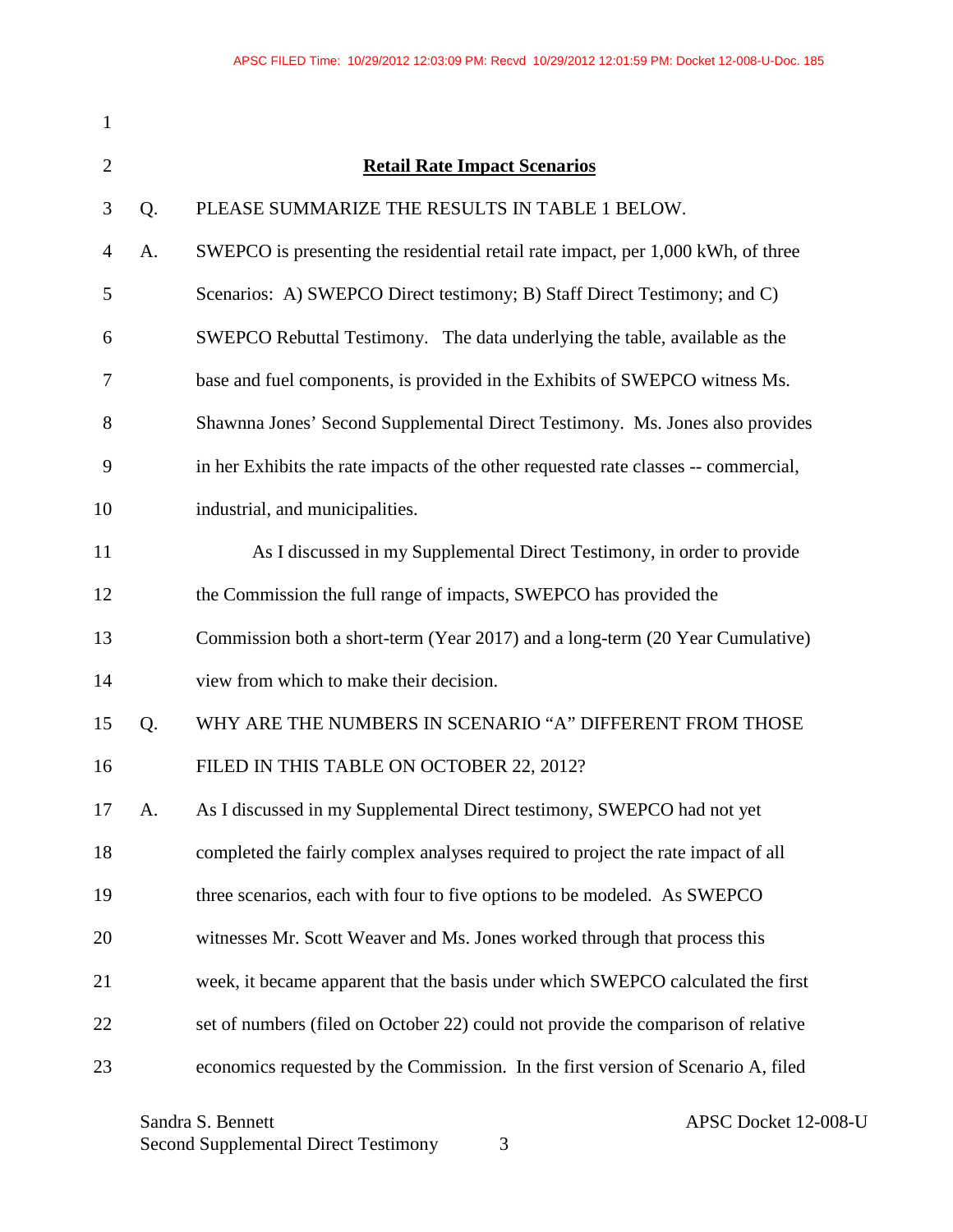| 1              |    | on October 22, Ms. Jones used SWEPCO's current base and fuel rates, and added               |
|----------------|----|---------------------------------------------------------------------------------------------|
| $\overline{2}$ |    | incremental base cost for the different capital requirements of each option.                |
| 3              |    | However, Ms. Jones' rate impact calculations do not have the robust ability of Mr.          |
| $\overline{4}$ |    | Weaver's Strategist modeling, to show the impact of the changes in fuel types and           |
| 5              |    | the pricing for fuel, SO2, carbon, wind, and other variables that were modeled for          |
| 6              |    | each option. These variables represent important distinctions among the options,            |
| 7              |    | outside of only capital cost impacts. It became apparent as SWEPCO reviewed                 |
| 8              |    | the data, that one consistent modeling tool should be used to provide the                   |
| 9              |    | Commission a fair comparison of all the options and scenarios (thirteen options             |
| 10             |    | done for each of two periods, for a total of twenty-six). The Strategist model as           |
| 11             |    | used by Mr. Weaver to model all scenarios and options throughout the duration of            |
| 12             |    | this filing provides for all the assumptions and variables necessary to prepare a           |
| 13             |    | comparative table, and Ms. Jones has used the Strategist model output to calculate          |
| 14             |    | all the numbers in Table 1 below, rather than calculating the data independently.           |
| 15             | Q. | WHAT CAUSES THE DIFFERENCE BETWEEN STRATEGIST AND MS.                                       |
| 16             |    | JONES' ORIGINAL CALCULATIONS?                                                               |
| 17             | A. | Simply, the <i>Strategist</i> model projects fuel prices, fuel usage, capital requirements, |
| 18             |    | and other variables. Strategist also takes into account activities occurring at other       |
| 19             |    | SWEPCO plants, and thus provides the most realistic and sophisticated projection            |
| 20             |    | at a given date. Ms. Jones' rate model prepares more of a "snapshot" of a given             |
| 21             |    | rate scenario, but cannot project fuel or most other variables; it is not a                 |
| 22             |    | "modeling" tool but a rate calculation tool. This is by design.                             |

Sandra S. Bennett APSC Docket 12-008-U Second Supplemental Direct Testimony 4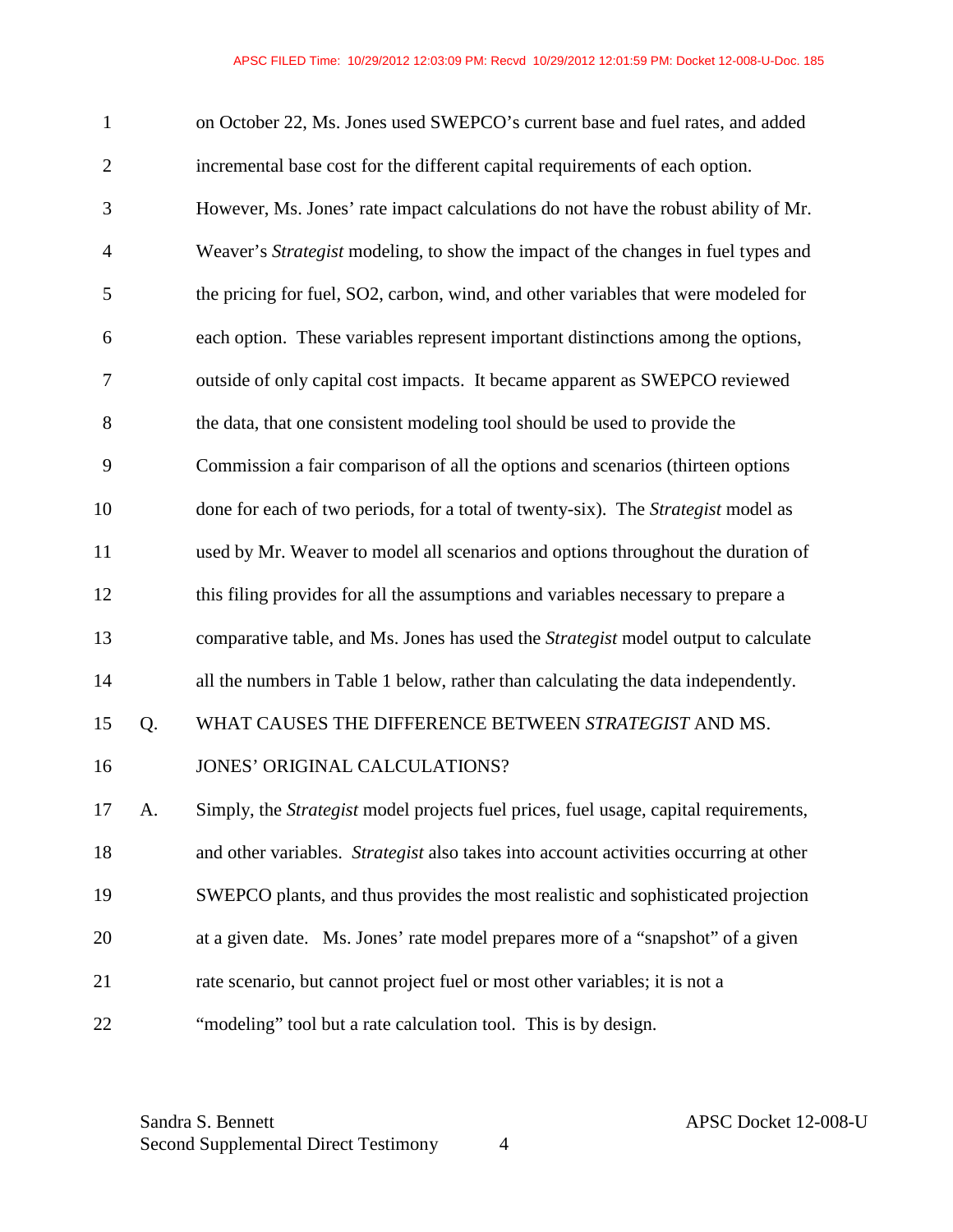| 1              | For example, in Table 1 of my Supplemental testimony filed on October                     |
|----------------|-------------------------------------------------------------------------------------------|
| $\overline{2}$ | 22, the first impact, in box I.A.1, showed the rate impact from SWEPCO Direct,            |
| 3              | using the Retrofit Option, to be \$80.18 per 1,000 kWh. In the revised Table 1            |
| 4              | below, that number has increased to \$98.23. The difference between Ms. Jones             |
| 5              | original calculation of \$80, and the <i>Strategist</i> modeling number of \$98, is       |
| 6              | primarily the increase in fuel cost that Strategist projects will occur in the five       |
| 7              | years between now and 2017, the first year of operation of the retrofitted Flint          |
| $8\,$          | Creek. Ms. Jones' calculations do not account for projected changes in fuel costs         |
| 9              | from now until commercial operations, while Strategist does. SWEPCO believes              |
| 10             | that the <i>Strategist</i> modeling results in a more realistic and consistent result for |
| 11             | comparison of all thirteen options for the two periods -- Year 1 and for the              |
| 12             | Cumulative 20 Year. Provided below is the completed Table 1, showing in all               |
| 13             | cases the output of the <i>Strategist</i> modeling as used in Direct, Rebuttal and Sur    |
| 14             | Sur-Rebuttal by SWEPCO Witness Scott Weaver, and used by Ms. Jones to                     |
| 15             | calculate the residential retail bill impacts shown:                                      |
| 16             |                                                                                           |
| 17             |                                                                                           |
| 18             |                                                                                           |
| 19             |                                                                                           |
| 20             |                                                                                           |
| 21             |                                                                                           |
| 22             |                                                                                           |
| 23             |                                                                                           |